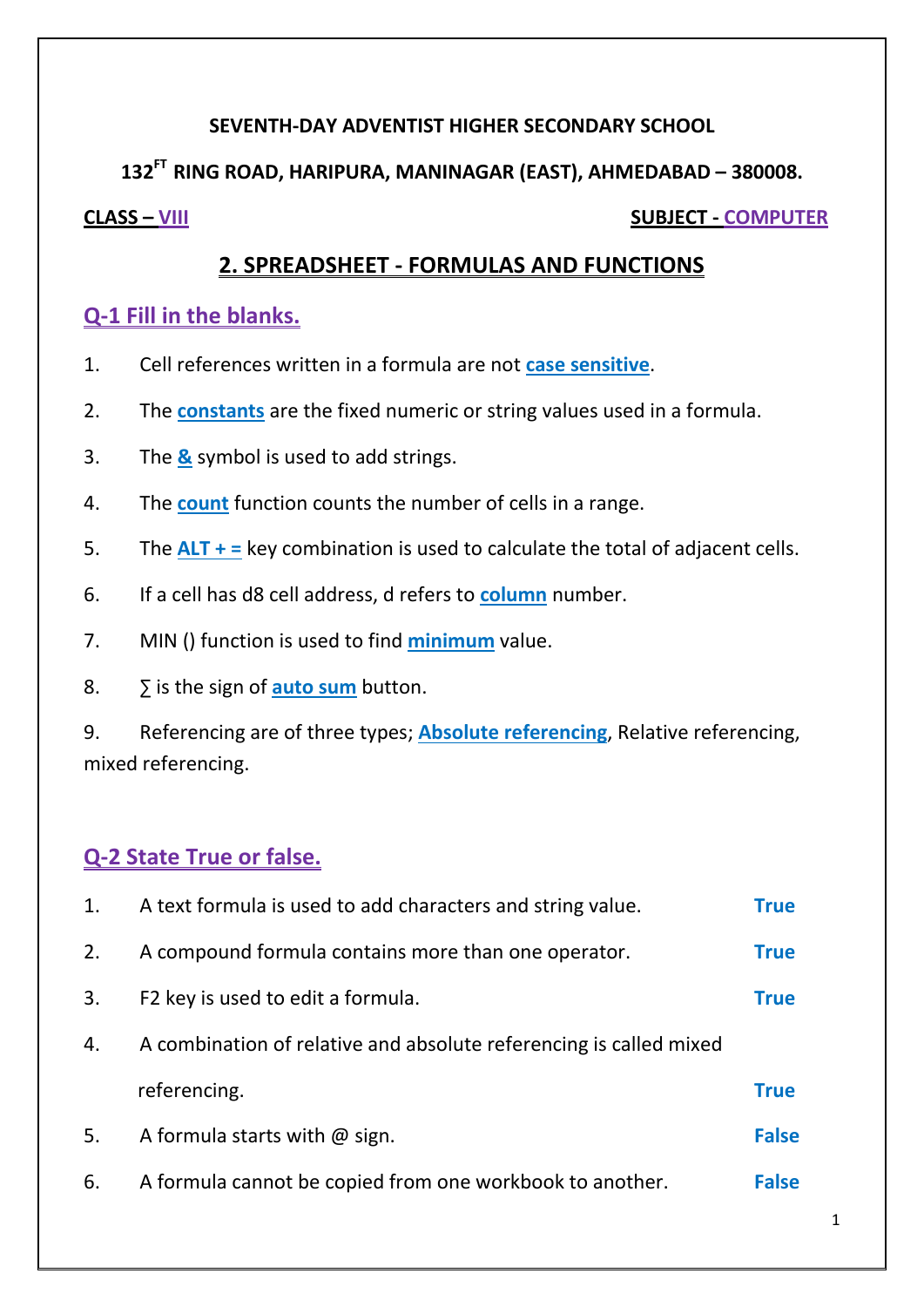7. A formula can be set only for column value and not for row values. **False**

# **Q-3 Choose the correct answer.**

| 1. | A formula starts with _______ sign.                                                                 |                                   |                                                                            |                   |  |
|----|-----------------------------------------------------------------------------------------------------|-----------------------------------|----------------------------------------------------------------------------|-------------------|--|
|    | <u>a) =</u>                                                                                         | $b) +$                            | $c$ ) -                                                                    | d)@               |  |
| 2. | A formula from a cell can be copied using ________ keys.                                            |                                   |                                                                            |                   |  |
|    |                                                                                                     |                                   | a) Crtl + A $\qquad$ b) Crtl + C $\qquad$ c) Crtl + B $\qquad$ d) Crtl + V |                   |  |
| 3. | A formula can be pasted using __________ keys.                                                      |                                   |                                                                            |                   |  |
|    |                                                                                                     |                                   | a) $Crtl + A$ b) $Crtl + C$ c) $Crtl + B$                                  | <u>d) Crtl +V</u> |  |
| 4. | In referencing the _________ sign is used.                                                          |                                   |                                                                            |                   |  |
|    | a) @                                                                                                | b) #                              | <u>c) \$</u>                                                               | d) None of these  |  |
| 5. | In a formula B4*\$c\$2, the contents of column B will change and contents of<br>$column C$ _______. |                                   |                                                                            |                   |  |
|    | a) will also change                                                                                 |                                   | b) will not change                                                         |                   |  |
|    | c) will wash                                                                                        |                                   | d) none of these                                                           |                   |  |
| 6. |                                                                                                     | Which is not type of referencing? |                                                                            |                   |  |
|    | a) Relative b) Absolute c) Mixed                                                                    |                                   |                                                                            | d) Group          |  |

### **Q-4 Answer in one word.**

1. Which function is used to return the largest value in a set of values?

Ans:- **MAX()**

2. Which function adds all the numbers that you specify?

Ans :- **SUM()**

3. Which is the latest version of Microsoft Excel?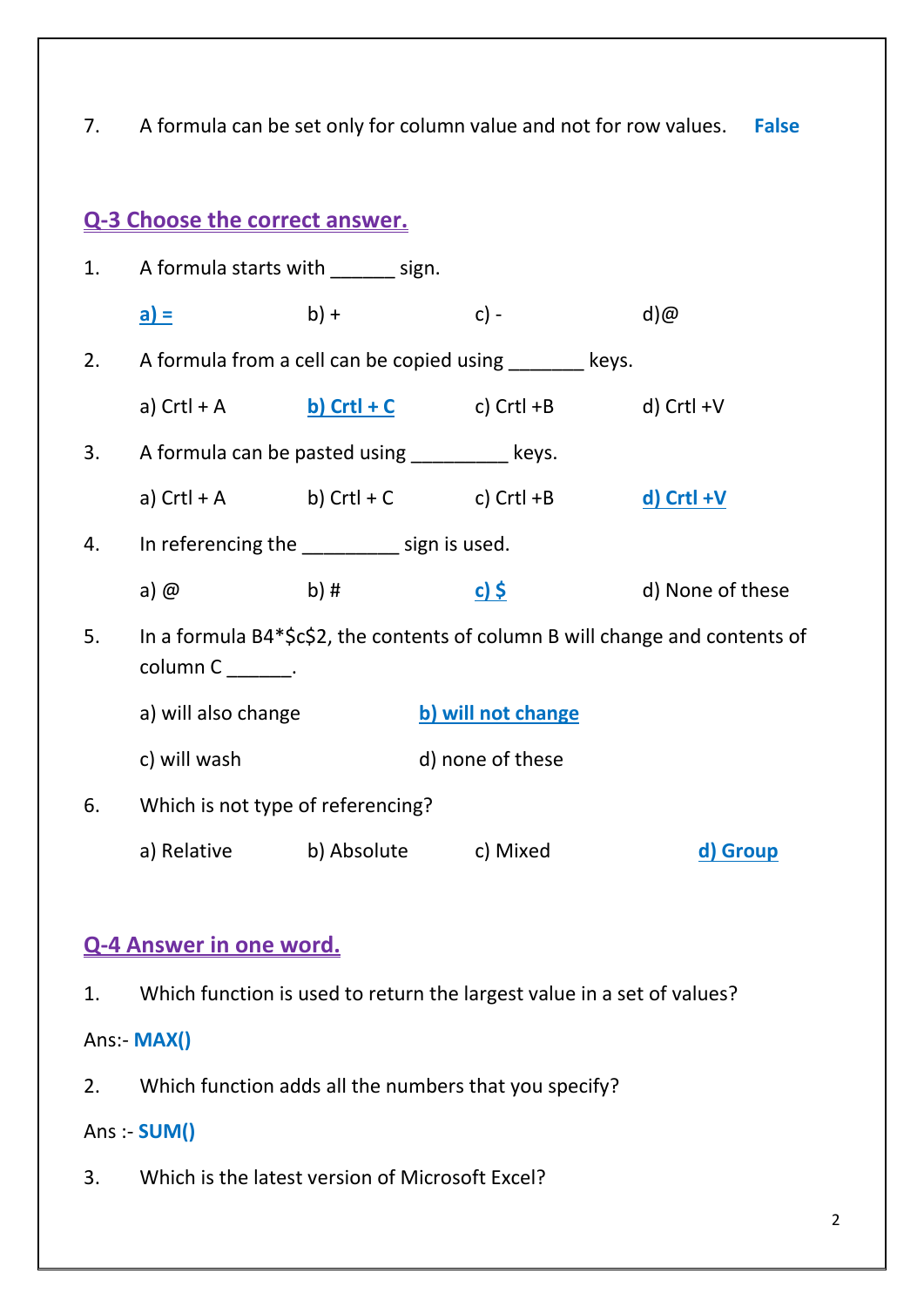#### Ans :- **Microsoft Excel 2016**

4. Write the name of the function that inserts current date in a cell?

Ans :- **TODAY()**

5. Which formula contains more than one operator?

Ans :-**Compound**

- 6. Which type of a cell reference remains fixed while copying the formula on to other cells?
- Ans :- **Absolute call reference**
- 7. Which function can be used to calculate the Average of a group of numbers?

Ans :- **AVERAGE()**

- 8. Which was first electronic spreadsheet on mainframe computers?
- Ans :- **LANPAR(Language For Programming Arrays At Random)**
- 9. What does every Formula start with?

Ans :- **" = " (Equal to)**

10. Which functions join multiple strings into a single string?

Ans :- **CONCATENATE()**

### **Q-5 Define.**

1. **Cell Reference: -** Cell address of the cell containing the value, to be used in a formulas.

2. **Cell Range: -** A group of cells adjacent to each the containing the multiple values to be used in formula.

3. **Mixed Referencing: -** A combination of relative and absolute referencing is called mixed referencing.